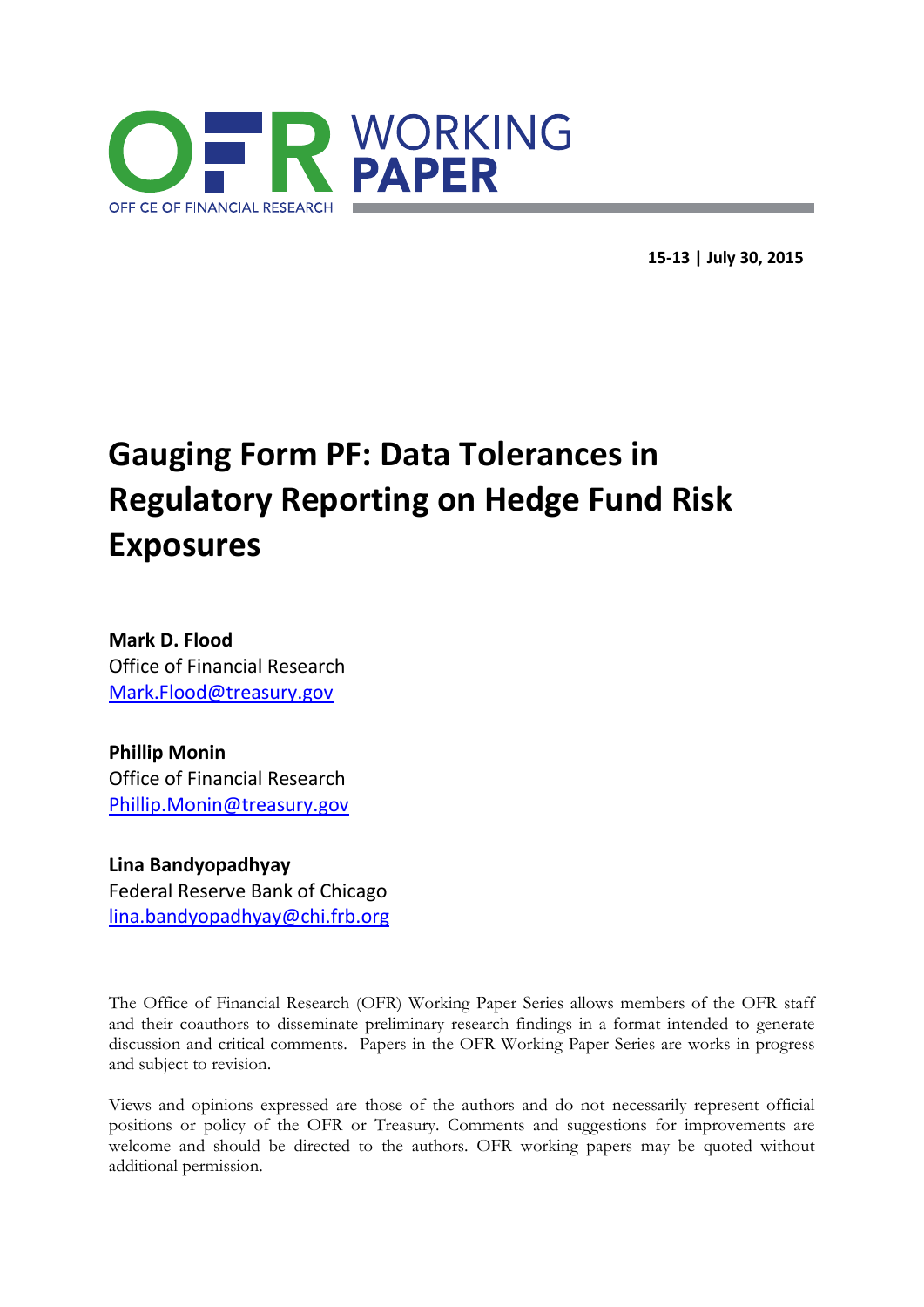## **Gauging Form PF** *Data Tolerances in Regulatory Reporting on Hedge Fund Risk Exposures*

Mark D. Flood Office of Financial Research Mark.Flood@treasury.gov

Phillip Monin Office of Financial Research Phillip.Monin@treasury.gov

Lina Bandyopadhyay Federal Reserve Bank of Chicago lina.bandyopadhyay@chi.frb.org

July 30, 2015

### ALL COMMENTS WELCOME

#### **Views and opinions expressed are those of the authors and do not necessarily represent official OFR or Treasury positions or policy. Comments are welcome as are suggestions for improvements, and should be directed to the authors.**

We gratefully acknowledge helpful comments from Danny Barth, Greg Feldberg, Mark Flannery, Mila Getmansky-Sherman, David Johnson, Alicia Marshall, Stathis Tompaidis, Russ Wermers, and seminar participants at the Securities and Exchange Commission, and at the May 2015 meeting of the Consortium for Systemic Risk Analytics at the Massachusetts Institute of Technology. We thank Andrew Morehead for data management support. Any remaining errors are the responsibility of the authors alone.